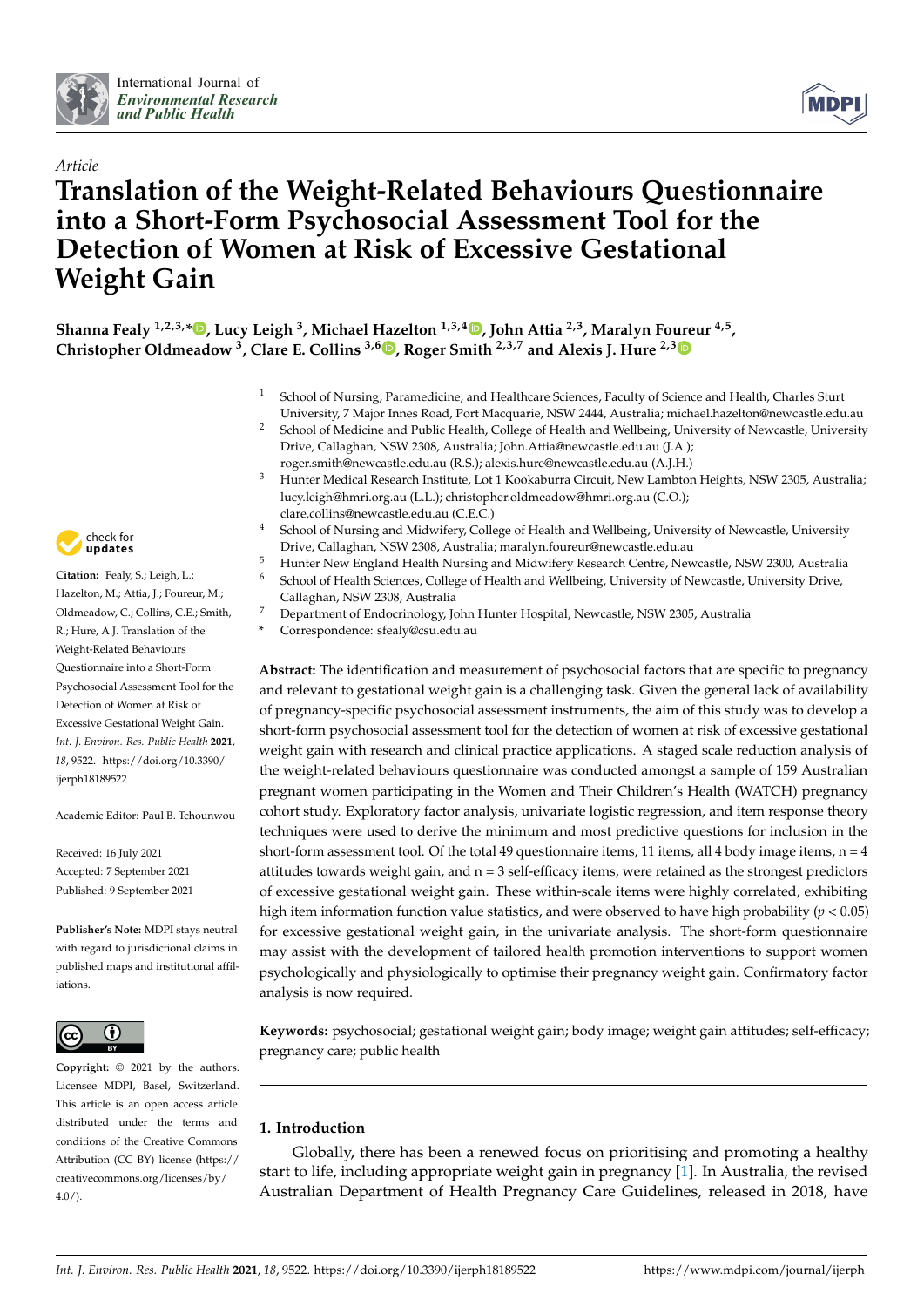expanded their clinical assessment recommendations beyond overweight and obesity management (i.e., calculation of body mass index (BMI) and diet and physical activity advice), to highlighting the risks of excessive gestational weight gain (EGWG) at any prepregnancy BMI [\[2\]](#page-10-1). The revised guidelines now include consensus-based recommendations advising pregnant women to gain weight within the American Institute of Medicine (IOM) 2009 weight gain in pregnancy ranges [\[3\]](#page-10-2), combined with routine antenatal weighing [\[2](#page-10-1)[,3\]](#page-10-2).

Dietary and physical activity habits during pregnancy and subsequent gestational weight gain (GWG) are important factors influencing both short- and long-term maternal and infant health status [\[4\]](#page-10-3). Excessive gestational weight gains (above the IOM weight gain in pregnancy reference ranges) have been associated with large for gestational infants, a greater odds for caesarean birth [\[5\]](#page-10-4), pre-eclampsia or pregnancy-induced hypertension (PIH) [\[6,](#page-10-5)[7\]](#page-10-6), gestational diabetes mellitus (GDM) [\[7,](#page-10-6)[8\]](#page-11-0), and fatty acid composition of breastmilk [\[9\]](#page-11-1). Most concerning are the long-term and intergenerational chronic disease risks associated with EGWG highlighted by emerging research, including the Developmental Origins of Health and Disease (DOHaD) hypothesis and infant "gut" microbiome research [\[10\]](#page-11-2).

The Developmental Origins of Health and Disease is a field of research that grew from pivotal work by Professor David Barker [\[11\]](#page-11-3). Barker hypothesised that early life exposure within the intrauterine environment may determine foetal physiological development and later life health outcomes [\[11\]](#page-11-3). Current understanding of the intrauterine environment, characterised by maternal over-nutrition and subsequent EGWG, is developing. However, research to date suggests that this may alter foetal physiology and the subsequent development of adult and childhood non-communicable diseases such as cardiovascular disease, diabetes and obesity [\[12\]](#page-11-4).

The antenatal period provides a window of opportunity to promote positive heath behaviours, such as a nutritious diet that meets pregnancy nutrient reference values [\[4\]](#page-10-3), and physical activity recommendations [\[13\]](#page-11-5); however, less is known about a woman's psychosocial capacity for weight-related behaviour change during pregnancy [\[14\]](#page-11-6).

The pregnancy experience, including weight gain, is highly variable, and influenced by a complex interplay between physiological, psychological, and sociological factors [\[15](#page-11-7)[–17\]](#page-11-8). Psychosocial factors include body image, self-efficacy, locus of control, attitudes, beliefs, values, social support, depression and anxiety [\[18,](#page-11-9)[19\]](#page-11-10). There is a growing body of research exploring the direct and indirect relationships between these psychosocial factors and heath behaviours [\[16](#page-11-11)[,17\]](#page-11-8), including their role in gestational weight gain (GWG) [\[18](#page-11-9)[–20\]](#page-11-12). Although no cause and effect relationships have been established, cohort studies to date suggest that temporal relationships exist between psychosocial factors such as body image dissatisfaction (generally measured as satisfaction with weight or shape or attitudes towards external appearance) [\[21,](#page-11-13)[22\]](#page-11-14), depression, weight gain attitudes, social support and EGWG [\[18](#page-11-9)[,19\]](#page-11-10). The majority of studies to date have employed observational designs such as cohort and cross-sectional [\[18,](#page-11-9)[19\]](#page-11-10). Across studies, a variety of psychosocial constructs and measurement tools have been identified and evaluated for their relationships with EGWG [\[18,](#page-11-9)[19\]](#page-11-10). A systematic review and narrative synthesis of 35 studies evaluating psychosocial and psychological antecedents of EGWG by Kapadia et al. [\[19\]](#page-11-10) identified 26 different constructs as exposure variables. The number of identified constructs and variety of measurement tools were limitations of the review, with authors unable to pool studies using meta-analysis techniques [\[19\]](#page-11-10).

There is a need to develop a consensus regarding psychosocial factors and scales of measurement that are predictive of EGWG [\[18,](#page-11-9)[19\]](#page-11-10). A single tool that is quick to complete and relevant to clinical outcomes, similar to the Edinburgh Postnatal Depression Scale, may help with knowledge gains about weight gain in pregnancy [\[23\]](#page-11-15). The current focus for preventing EGWG is on lifestyle behaviours including diet and physical activity [\[24](#page-11-16)[,25\]](#page-11-17). However, these targets for health behaviour change have yielded mixed results [\[24,](#page-11-16)[25\]](#page-11-17). Therefore, there is a need to develop pregnancy-specific psychosocial measurement tools with broad research relevance and potential clinical application [\[16,](#page-11-11)[26\]](#page-11-18). A single psy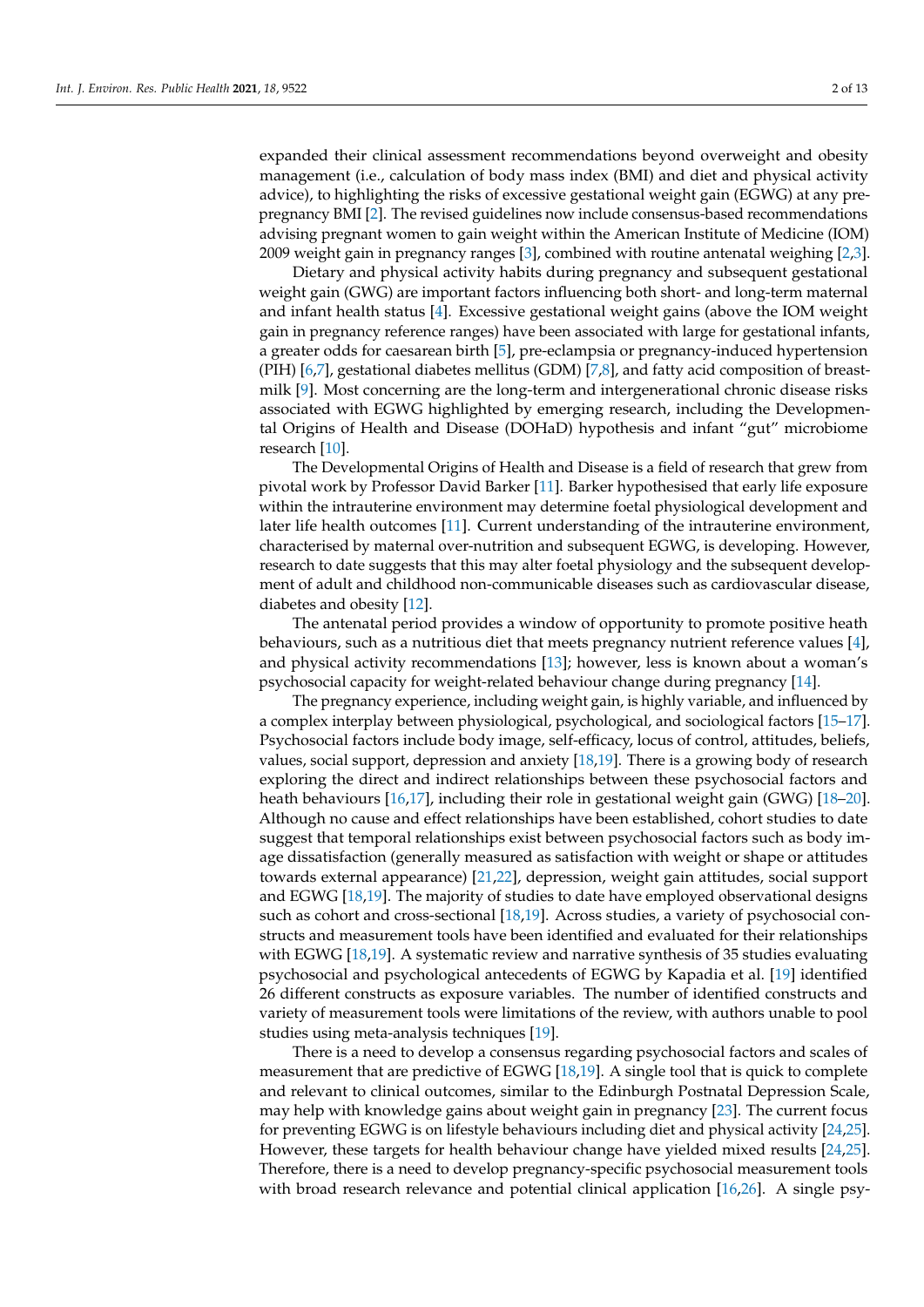chosocial assessment tool may offer new opportunities for health promotion and research during pregnancy.

### *The Weight-Related Behaviours Questionnaire*

Kendall et al. [\[27\]](#page-11-19) developed and validated the Weight-Related Behaviours Questionnaire (WRB-Q), to assist with the identification of pregnancy-specific psychosocial factors affecting gestational weight gain and postpartum weight retention. The complete WRB-Q consists of 49 individual items measuring 6 psychosocial factors (subscales), using Likert scale responses [\[27\]](#page-11-19). The WRB-Q was developed without a global score or subscale scoring system.

The original WRB-Q was designed by combining existing psychosocial measurement tools from the available health behaviour literature [\[28–](#page-11-20)[30\]](#page-11-21) with qualitative study findings [\[31](#page-11-22)[,32\]](#page-11-23). The WRB-Q was then tested and validated within the Bassett Mothers Health Cohort, a large (n = 622) prospective pregnant cohort study in the United States of America [\[27\]](#page-11-19). The WRB-Q subscales have been used to examine the relationships between psychosocial factors and outcomes such as GWG (excessive or inadequate) [\[33](#page-11-24)[–35\]](#page-12-0). Across a series of research publications, Hinton et al. have explored the WRB-Q as a predictor of pregnancy and postpartum health behaviour including food intake and exercise frequency [\[36,](#page-12-1)[37\]](#page-12-2) and postpartum weight retention [\[38\]](#page-12-3), primarily within one large American pregnancy cohort (Bassett mothers cohort,  $n = 622$ ). Other studies have utilised selected WRB-Q subscales and have been cross-sectional in nature, conducted within Canadian  $(n = 330)$  [\[34\]](#page-11-25) and Dutch samples of pregnant women  $(n = 258)$  [\[35\]](#page-12-0). It is unclear why the entire pregnancy-specific WRB-Q has not been used for research purposes more broadly. However, the use of selected subscales suggests that length of the complete questionnaire may not be practical for application, including in research settings. A systematic review of 38 studies, exploring the barriers and facilitators to shared decision making amongst health care professionals and their patients in clinical practice, found that time pressures were the most commonly identified barrier, featuring within 24 included studies [\[39\]](#page-12-4). Moreover, an integrated review investigating barriers to psychosocial assessment in hospital-based maternity care found that midwives and obstetricians reported a lack of time as a professional barrier and an organisational barrier, indicating a lack of willingness of institutions to allow for sufficient time for screening [\[40\]](#page-12-5). A study conducted by Ockenden et al. [\[41\]](#page-12-6) additionally reported that psychosocial measurement tools developed prior to the release of the updated IOM 2009 weight gain in pregnancy guidelines such as the WRB-Q could be perceived as outdated, limiting its use within the published literature. Therefore, the primary aim of the present study was to determine which of the WRB-Q items are most suited for inclusion into a short-form pregnancy-specific psychosocial assessment tool.

#### **2. Materials and Methods**

## *2.1. Study Design*

This was a scale reduction analysis using exploratory factor analysis (EFA), univariate logistic regression and item response theory (IRT) techniques. Weight gain and WRB-Q data were collected from participants within the Women And Their Children's Health (WATCH) pregnancy cohort study [\[42\]](#page-12-7). A pragmatic staged-design approach was undertaken, as displayed in Figure [1.](#page-3-0) The scale reduction process was guided by the pragmatic research paradigm applied widely within social science research, whereby practical problem-solving techniques are employed [\[43\]](#page-12-8). All analyses were performed using STATA 14.0 (StataCorp LLC, College Station, TX, USA) and SAS V9.4 (SAS Institute Inc., NC, USA), by a statistician who was blinded to the original data collection.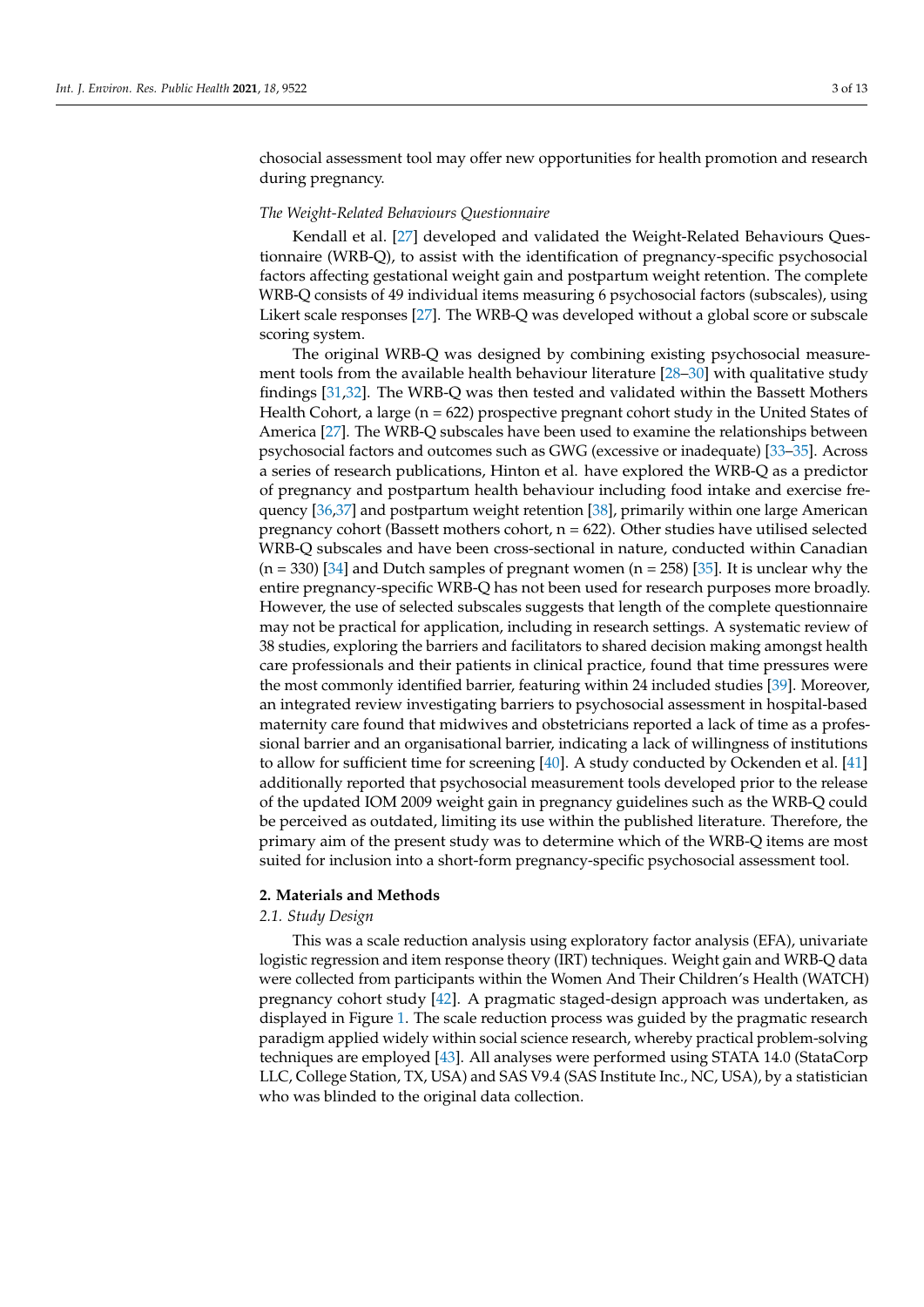<span id="page-3-0"></span>

**Figure 1.** Scale reduction study design for a short form questionnaire. **Figure 1.** Scale reduction study design for a short form questionnaire.

14.0 (StataCorp LLC, College Station, TX, USA) and SAS V9.4 (SAS Institute Inc., NC,

## *2.2. Population Sample and Data Collection 2.2. Population Sample and Data Collection*

The sample for the analysis was drawn from the WATCH study. The WATCH study was a small (n = 180 women and n = 182 children) Australian prospective longitudinal was a small (n = 180 women and n = 182 children) Australian prospective longitudinal study, where women were recruited to the study if they were <18 weeks gestation, with follow-up occurring until 4 years post birth [\[42\]](#page-12-7). Women were recruited to the cohort between June  $\frac{1}{200}$  and December 2007. Pregnancy and weight data were collected during 2006 and December 2007. Pregnancy and weight data were collected during antenatal care visits by researchers at approximately 19, 24, 30 and 36 weeks gestation. The 49 item WRB-Q was self-administered to participants at the first study visit where participants were approximately 19 weeks gestation. The questionnaire response rate was 88%, completed by n = 159 WATCH participants. Maternal pre-pregnancy weight (kilograms) was self-reported at the first study visit only. All subsequent weight measurements were conducted by  $t_{\text{reco}}$  who held Lavel Lanthropometry qualifications. Total GWG was researchers, who held Level I anthropometry qualifications. Total GWG was calculated by subtracting the last recorded pregnancy weight at approximately 36 weeks gestation, from the self-reported pre-pregnancy weight measurement as per the detailed study paper [\[42\]](#page-12-7). The research protocol for the WATCH study was approved by the Hunter New England Health Human Research Ethics Committee (approval number 06/05/24/5.06).

## 2.3. WRB-Q Items and Scales of Measurement

The 6 psychosocial subscales are: The 6 psychosocial subscales are:

- $f(x)$  is trongly and  $f(x)$  and  $f(x)$  and  $f(x)$  indicates  $f(x)$  indicates where  $3$  indicates  $3$  indicates  $3$  indicates  $3$  indicates  $3$  indicates  $3$  indicates  $3$  indicates  $3$  indicates  $3$  indicates  $3$  indicates  $3$ 1. Weight locus of control (WLOC)—4 questionnaire items (5-point Likert scale ranging from "strongly agree to strongly disagree" with a neutral option where 3 indicates "neither agree or disagree"), indicating whether a woman feels she has control over her body weight (internal WLOC) or if body weight is something a woman feels she has little control over (external WLOC);
- 2. Self-efficacy—8 questionnaire items (5-point Likert scale, "very sure to very unsure",  $\frac{3.5}{2}$  indicates "periharawe an unques") indication layels of confid where 3 indicates "neither sure or unsure"), indicating levels of confidence for diet, exercise and postpartum weight loss behaviour change;
- 3. Attitudes towards weight gain—13 questionnaire items (5-point Likert scale, "strongly agree to strongly disagree", where 3 is "neither agree or disagree"), indicating personal attitudes towards gaining weight during pregnancy or weight gain avoidance;
- 4. Body image—4 questionnaire items (2 items—4-point scale ranging from "very satisfied to very dissatisfied" with no neutral option and 2 items—reported on a scale of "too heavy, about right and too light), indicating personal satisfaction with body weight and shape and perception of body weight and shape;
- 5. Feelings about the motherhood role—7 questionnaire items (5-point Likert scale, "strongly agree to strongly disagree", where 3 is "neither agree or disagree"), indicating positive and negative perceptions of motherhood;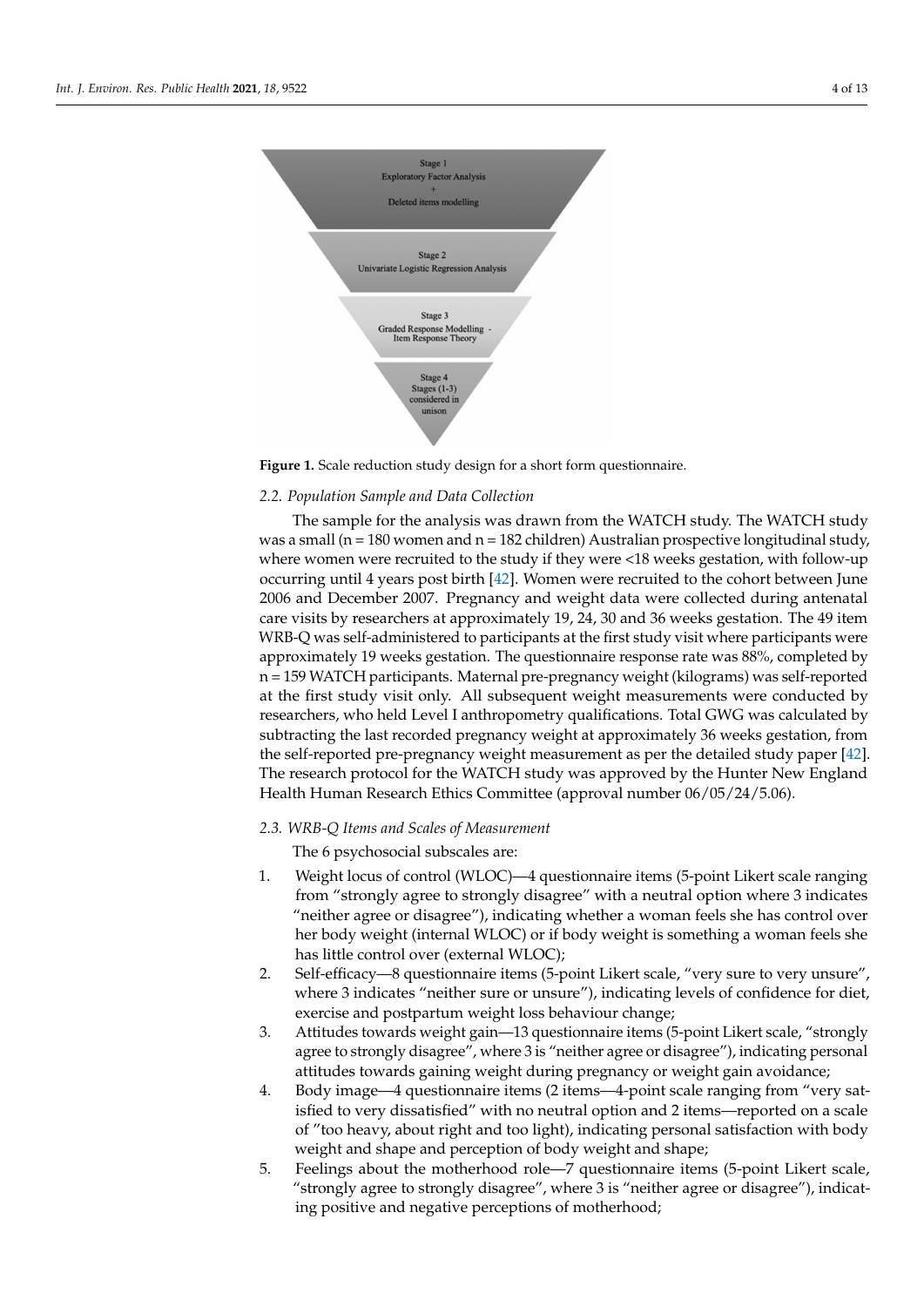6. Career orientation—13 questionnaire items (4-point Likert scale "strongly agree to strongly disagree", no neutral option), indicating preference towards career or family [\[27\]](#page-11-19).

#### *2.4. Scale Reduction Analysis*

## 2.4.1. Stage 1

Exploratory factor analysis (EFA) with principal axis factoring and varimax rotation was performed for all WRB-Q items listed under the 6 psychosocial subscales, to examine their overall performance (i.e., construct validity and internal consistency) within the WATCH cohort. The results of this analysis have been reported elsewhere [\[44\]](#page-12-9). Briefly, the EFA conducted amongst the WATCH sample indicated that the weight locus of control, self-efficacy and body image scales demonstrated consistent construct validity, retaining the same item factor structure to the original analysis conducted by Kendall, Olson and Frongillo [\[27\]](#page-11-19). All 6 psychosocial subscales demonstrated acceptable internal consistency (Cronbach's alphas  $\alpha > 0.70$ ) [\[45\]](#page-12-10), when tested amongst the WATCH cohort with the exception of the weight locus of control scale (Cronbach's  $\alpha$  0.49) [\[44\]](#page-12-9). In the current analysis, EFA was a necessary step in the scale reduction process, accounting for the assumption of unidimensionality (i.e., checking that the data are appropriate for the model), for the application of further analysis techniques such as IRT [\[46\]](#page-12-11). During the EFA, strength of scale item correlations was examined using Spearman's rho (*rs*) coefficient and *p* values (<0.05) [\[44\]](#page-12-9), indicating the presence of probable redundant items. To detect these redundant items, further deleted items modelling analysis was performed on each of the 6 psychosocial scales. Where the deletion of scale items improved the internal consistency (Cronbach's alphas  $\alpha$ ) of each individual scale, these were considered as redundant items, as displayed in Figure [2](#page-5-0) [\[45\]](#page-12-10). These results were the precursor for reducing the WRB-Q into a short form [\[44\]](#page-12-9).

#### 2.4.2. Stage 2

Univariate logistic regression was conducted to examine the relationship between each of the individual WRB-Q items and EGWG (measured at approximately 36 weeks gestation). The strength of associations was assessed via the magnitude of the odds ratios (OR) and statistical significance (*p*-values < 0.05). Four individual questionnaire items (items 7, 8, 9, 10 and 36) violated the assumption of linearity (between the predictor and outcome) and were examined and reported using categorical analysis techniques. Due to multiple hypothesis testing, Hochberg False Discovery Rate (FDR) procedures were applied to account for type 1 error [\[47\]](#page-12-12).

#### 2.4.3. Stage 3

Item response theory (IRT) is a collection of techniques that is increasingly being applied to the development of questionnaire instruments or shortening of existing instruments as part of scale reduction [\[46\]](#page-12-11). Item response theory can evaluate the relationship between a person's response to a particular questionnaire item and the level of construct being measured, essentially assessing the quality of scale items [\[46\]](#page-12-11). In this analysis, IRT was used for the purposes of scale reduction to further assess the quality of the WRB-Q items and test the strength of associations between the WATCH cohort questionnaire responses (measured by Likert scales) and the respective WRB-Q psychosocial subscales (latent trait variables). For dichotomous data, IRT models produce a trace line called the item characteristic curve (ICC) defined by the location (*a* parameter) and the slope (*b* parameter) and provide a visual representation of item performance and a corresponding value statistic [\[46\]](#page-12-11). For polytomous data such as the WRB-Q where questionnaire items are ordered categorical Likert scale items, a graded response model (GRM) of IRT was deemed the most appropriate [\[46\]](#page-12-11). The GRM utilises cumulative logistic regression to relate each questionnaire item to its respective psychosocial scale, essentially modelling the probability of a lower item response vs. a higher item response (e.g., scoring a 1 vs. a 2, 3, 4, or 5 or scoring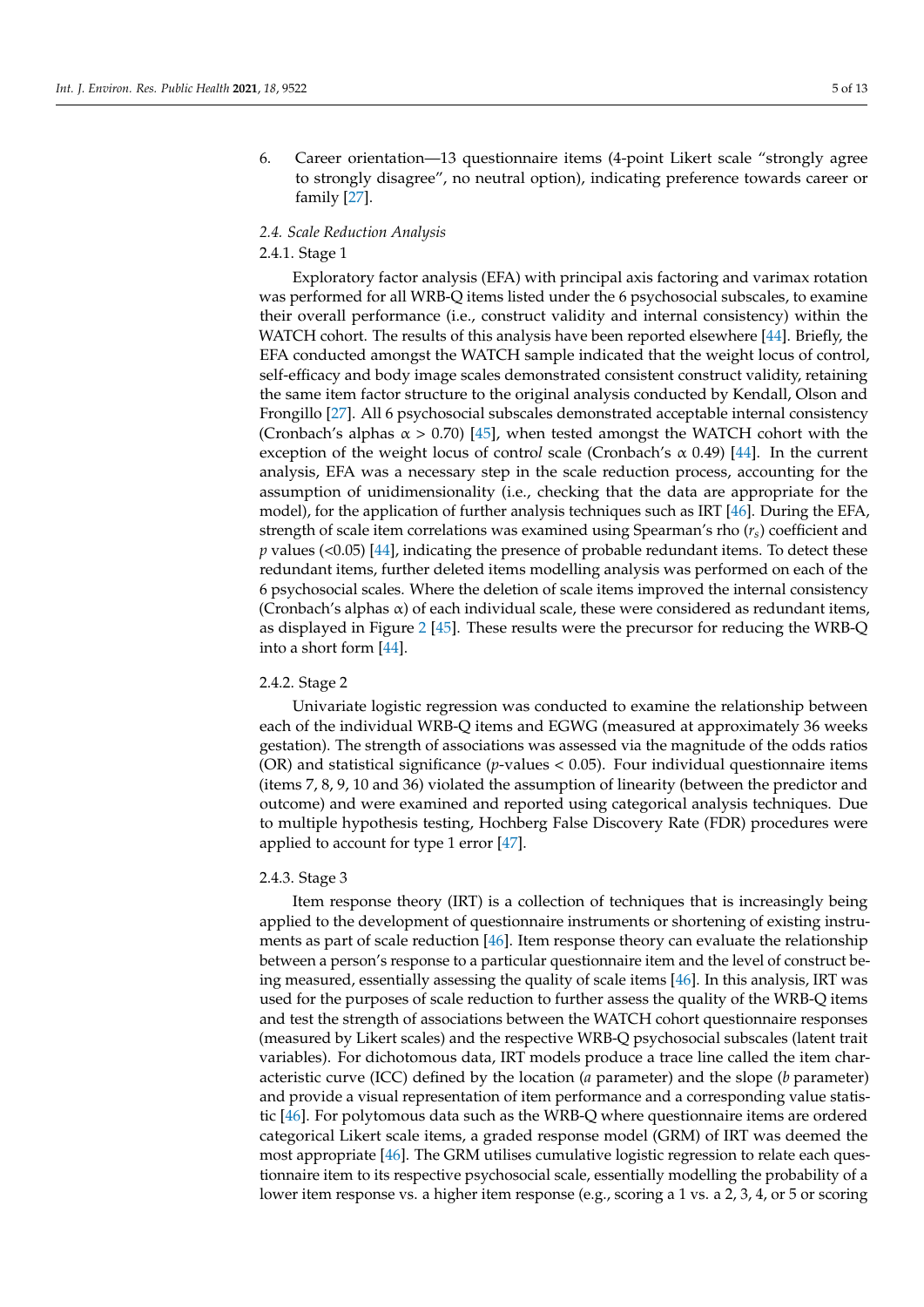1 or 2 vs. a 3, 4 or 5, or scoring a 1, 2 or 3 vs. a 4 or 5, etc). A participant's response to each item depends on both their "ability" (i.e., their level of construct—specific to each person), as well as the difficulty (*b* parameter) and discrimination (*a* parameter) of the item [\[46\]](#page-12-11). The discrimination parameter is an indication of how well an item is at differentiating between individuals with different levels of the latent trait [\[46\]](#page-12-11). All questionnaire items supply differing amounts of information towards their respective subscale; the amount of information an item contributes is dependent on the item's discrimination and difficulty. There is no predefined cut-off point for the discrimination; rather, the values should be interpreted relative to other items on the same subscale. For the current analysis, graphical item information functions (IIF) were generated for each of the 6 psychosocial subscales. Essentially, items exhibiting peaked IIF curves will have a higher value statistic compared to other scale items, indicating that the item does a better job at supplying information than other items within the scale [\[46\]](#page-12-11).

<span id="page-5-0"></span>

| Psychosocial<br>subscales | Univariate regression<br>Odds Ratio, 95% CI, p value                  | <b>Discrimination</b><br>value<br>(IIF) | EFA          |                 |
|---------------------------|-----------------------------------------------------------------------|-----------------------------------------|--------------|-----------------|
| <b>WLOC</b>               | Item<br>1.01 (0.74, 1.38) $p$ 0.963                                   | 1.72                                    | Keep         |                 |
|                           | Item<br>1.05(0.75, 1.48) p 0.779                                      | 4.12                                    | Keep         |                 |
|                           | Item<br>1.02(0.70, 1.49) p 0.934                                      | 0.13                                    | Drot         |                 |
|                           | ۹<br>Item<br>0.89(0.66, 1.20) p 0.446                                 | 0.41                                    | Кеер         |                 |
|                           | 4<br>Item                                                             | 0.18                                    |              |                 |
| SE                        | 0.79(0.60, 1.03) p 0.082                                              | 1.06                                    | Drop         |                 |
|                           | Item<br>0.96(0.70, 1.33) p 0.827<br>6                                 | 1.30                                    | Keep         |                 |
|                           | Item<br>0.39(0.10, 1.48) p 0.188                                      | 2.38                                    | Keet         |                 |
|                           | Item<br>$0.18(0.02, 1.70)$ p $0.049$                                  | 2.49                                    | Keep         | (Include        |
|                           | Item<br>1.17 (0.41, 3.32) $p$ 0.042                                   | 2.77                                    | Keep         | (Include        |
|                           | (Item 10<br>1.16 (0.43, 3.10) $p$ 0.042                               | 1.04                                    | Keep         | Include         |
|                           | (Item 11<br>1.49(1.00, 2.24) p 0.051                                  | 0.69                                    | Кеер         |                 |
|                           | Item 12<br>1.57(1.09, 2.26) p 0.015                                   |                                         | Keep         |                 |
|                           | Item<br>1.77 (1.26, 2.48) $p$ 0.001                                   | 3.44                                    | Keep         | Include         |
|                           | (Item 14<br>1.44 (1.09, 1.92) $p$ 0.012                               | 3.08                                    | Кеер         | Include         |
|                           | Item<br>$1.77$ (1.24, 2.54) $p$ 0.002                                 | 3.17                                    | Keep         | Include         |
|                           | 15<br>(Item 16<br>$1.66$ (1.21, 2.27) $p$ 0.001                       | 2.84                                    | Кеер         | Include         |
|                           | Item<br>$1.42(0.87, 2.31)p$ 0.163                                     | 1.67                                    | Keep         |                 |
|                           | 17<br>Item<br>1.32 (0.97, 1.79) $p$ 0.082                             | 0.46                                    | Drop         |                 |
|                           | 18<br>(Item 19                                                        | $-0.11$                                 |              |                 |
| <b>AtTWG</b>              | 0.95(0.70, 1.29) p 0.721<br>Item                                      | 1.20                                    | Drop         |                 |
|                           | 0.92(0.72, 1.19) p 0.528<br>20                                        | 0.77                                    | Кеер         |                 |
|                           | $($ Item 21<br>1.33(0.94, 1.87) p 0.105                               | 1.00                                    | Keep         |                 |
|                           | (Item 22<br>1.02(0.74, 1.41) p 0.901                                  | $-0.41$                                 | Keep         |                 |
|                           | (Item 23<br>0.73(0.49, 1.10)p0.131                                    | 0.22                                    | Drop         |                 |
|                           | Item<br>1.03(0.71, 1.49) p 0.874<br>24<br>Item                        | 1.00                                    | Drop         |                 |
|                           | 1.29(0.91, 1.82) p 0.146<br>$^{25}$                                   |                                         | Keep         |                 |
|                           | Item<br>$0.45(0.27, 0.74)$ $p 0.002$<br>26                            | 8.80                                    | Кеер         | $\big($ Include |
| BI                        | Item<br>$0.44$ (0.26, 0.74) $p$ 0.002<br>27                           | 8.80                                    | Keep         | Include         |
|                           | Item<br>$0.29(0.15, 0.60)$ $p 0.001$<br>28                            | 3.31                                    | Кеер         | Include         |
|                           | Item<br>0.40(0.20, 0.81) p 0.010                                      | 3.31                                    | Keep         | Include         |
|                           | Item<br>0.84(0.59, 1.20) p 0.336                                      | 0.71                                    | Keep         |                 |
|                           | 30<br>Item<br>1.23(0.87, 1.74) p 0.246                                | 1.43                                    | Keep         |                 |
| <b>FaMR</b>               | $\frac{1}{2}$<br>Item                                                 | 2.34                                    | Keep         |                 |
|                           | 1.21(0.78, 1.87) p 0.400<br>32<br>Item<br>1.19 (0.77, 1.83) $p$ 0.431 | 2.46                                    | Keep         |                 |
|                           | 33<br>Item                                                            | 1.07                                    |              |                 |
|                           | 1.71(0.99, 2.93) p 0.053<br>34<br>Iter<br>1.30 (0.83, 2.05) $p$ 0.251 | 0.99                                    | Keep<br>Keep |                 |
|                           | 35<br>Item                                                            | 0.64                                    |              |                 |
|                           | 0.18(0.03, 0.97) p 0.133<br>36                                        | 0.93                                    | Кеер         |                 |
|                           | Item $\frac{37}{37}$<br>1.18(0.67, 2.08) p 0.569                      | 1.87                                    | Keep         |                 |
|                           | Item<br>1.46 (0.87, 2.44) p 0.155<br>38                               | 1.56                                    | Keep         |                 |
|                           | Item<br>1.40(0.85, 2.31) p 0.183<br>39                                | 1.60                                    | Кеер         |                 |
|                           | Item<br>$0.84$ (0.52, 1.36) $p$ 0.488<br>40                           | 1.23                                    | Keep         |                 |
|                           | Item<br>0.76(0.48, 1.21) p 0.249<br>41                                | 0.19                                    | Keep         |                 |
|                           | Item<br>0.81(0.47, 1.37) p 0.424<br>42                                |                                         | Drop         |                 |
| co                        | Item<br>43<br>$0.84$ (0.53, 1.33) $p$ 0.459                           | 1.14                                    | Keep         |                 |
|                           | Item<br>1.65 (1.00, 2.70) $p$ 0.049<br>44                             | 0.21                                    | Drop         |                 |
|                           | Item<br>0.96(0.60, 1.51) p 0.852<br>45                                | 0.67                                    | Keep         |                 |
|                           | Iten<br>$1.21(0.70, 2.11)$ $p$ 490<br>.<br>46                         | 0.67                                    | Keep         |                 |
|                           | Item<br>1.00(0.67, 1.49) p 0.993<br>47                                | 0.83                                    | Keep         |                 |
|                           | Item<br>0.82(0.51, 1.31) p 0.402<br>48                                | 1.04                                    | Кеер         |                 |
|                           | Item<br>0.81(0.53, 1.23) p 0.320                                      | 1.39                                    | Keep         |                 |
|                           |                                                                       |                                         |              |                 |

 $*$  EFA - Where deleted items modelling indicated that removing slected items would strengthen the internal consistancy of a psychosocial subseale these were labelled as "DROP" items, all other well performing items from

**Figure 2.** Full model of results from the scale reduction analysis. **Figure 2.** Full model of results from the scale reduction analysis.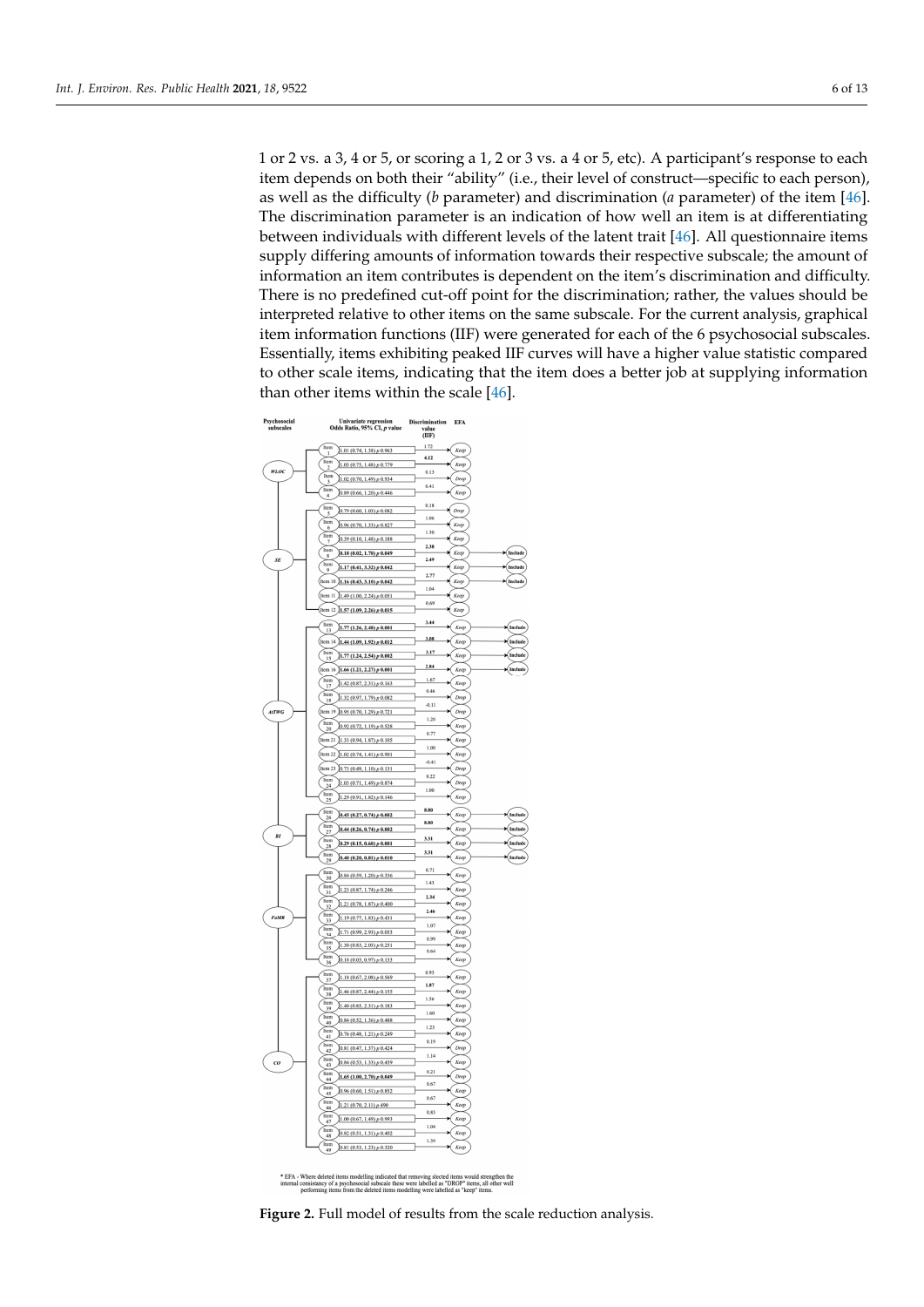The standard GRM (in which a unique discrimination parameter is estimated for each item) did not converge for the body image scale. To address this, an alternative constrained GRM was performed, in which the discrimination parameters of items 26 and 27 were constrained to be equal, and items 28 and 29 were constrained to be equal. This was performed using SAS.

## 2.4.4. Stage 4

In this stage, all analyses were considered in unison, with only items, that consistently performed well across all analyses (EFA, logistic regressions, and IRT) considered as candidates for inclusion within the gestational weight gain psychosocial assessment tool.

#### **3. Results**

Demographic and weight gain characteristics of the WATCH sample have been published previously [\[21](#page-11-13)[,44\]](#page-12-9). Briefly, participants' mean age was 28.9 years (SD 5.64), 71% had an education level at or above high school completion, 61% were married, and 55% were multiparous. Weight gain data were available for 147 participants. Fifty-one percent of participants ( $n = 75$ ) recorded a pre-pregnancy BMI in the normal weight category ( $\geq$ 18.5–24.9 kg/m<sup>2</sup>); 5% (n = 8) recorded a pre-pregnancy BMI in the underweight category (<18.5 kg/m<sup>2</sup>); 23% (n = 34) recorded a BMI in the overweight category ( $\geq$ 25–29.9 kg/m<sup>2</sup>), with 20% of participants (n = 30) recording a pre-pregnancy BMI in the obese category ( $\geq$ 30 kg/m<sup>2</sup>). Of these, 60 participants had gained weight above the IOM GWG reference values by the time they reached 36 weeks gestation (BMI < 18.5 kg/m<sup>2</sup>, n = 5; BMI  $\geq 18.5$ -24.9 kg/m<sup>2</sup>, n = 24; BMI  $\geq 25$ -29.9 kg/m<sup>2</sup>, n = 20;  $\text{BMI} \geq 30 \text{ kg/m}^2$ , n = 11) [\[21\]](#page-11-13).

#### *3.1. Stage 1*

Results of the deleted items modelling (Cronbach's alpha  $(\alpha)$ ) conducted as part of the EFA are presented in Figure [2.](#page-5-0) Deleted items modelling revealed that the internal consistency of the psychosocial scales could be improved with the deletion of selected items. Where the deletion of items strengthened the internal consistency of a psychosocial subscale, these were labelled as "DROP" items, with all other well-performing items labelled as "KEEP" items.

#### *3.2. Stage 2*

Univariate logistic regression results identified 13 individual items across four psychosocial subscales as predictors of EGWG ( $p < 0.05$ ), as displayed in Figure [2.](#page-5-0) These included all Body image scale items (items  $26-29$ ,  $p < 0.01$ ); four Self-efficacy items (Items 8, 9, 10, and 12,  $p < 0.05$ ; four items from the Attitudes towards weight gain scale (items 13–16, *p* <0.05); and one item from the Career orientation scale (Item 44, *p* <0.05). Following false discovery rate adjustments, none of the questionnaire items demonstrated a statistically significant relationship with EGWG. As the determination of this relationship was not the primary objective of the study, the unadjusted univariate results were used to guide item selection. Only items exhibiting high probability relationships with EGWG ( $p < 0.05$ ) were considered for inclusion in the assessment tool.

## *3.3. Stage 3*

The graphical item information function (IIF) results are presented in Supplementary Figure S1. Item information function value statistics, for all WRB-Q items ranged between −0.11 and 8.80, as displayed in Figure [2.](#page-5-0)

Descriptions of the IIFs for each psychosocial scale are as follows. For the weight locus of control scale, item 2 contributed the greatest amount of information, having the highest estimated discrimination value statistic (4.12). Item 1 provided some information (1.72), with items 3 and 4 contributing very little information (exhibiting flat curves) with low value statistics. Of the self-efficacy scale, item 10 contributed the most information,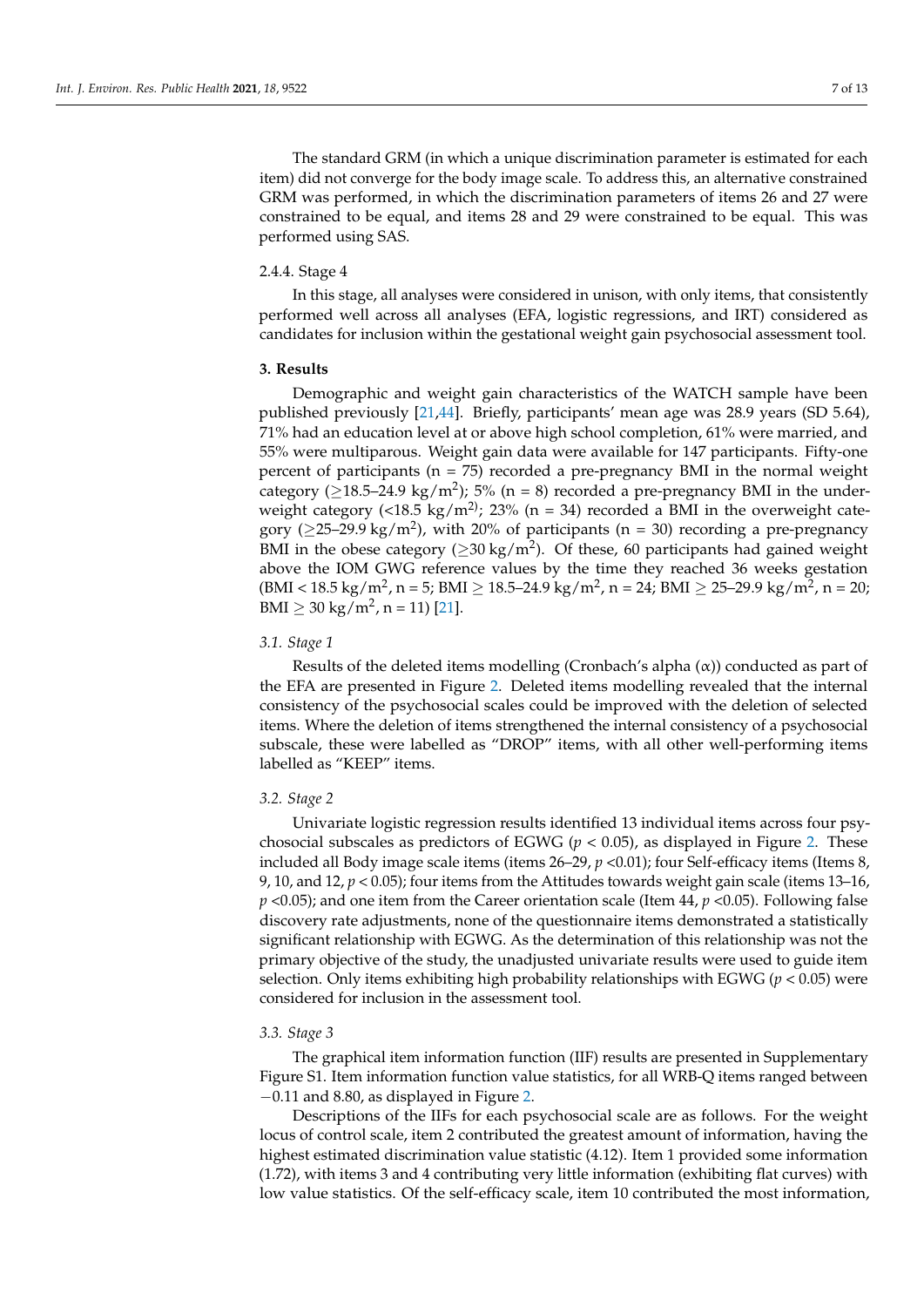exhibiting the highest value statistic (2.77), followed by item 9 (2.49) and item 8 (2.38). For the attitudes towards weight gain scale, item 13 contributed the most information (3.44), followed by items 15 (3.17), 14 (3.08) and 16 (2.84). All body image scale items exhibited high discrimination values, with the highest value observed for items 26 and 27 (8.80), followed by items 28 and 29 (3.31). As the discrimination was constrained to be equal, the IIF plots for items 26 and 27 and items 28 and 29 are identical as per Supplementary Figure S1. For the feelings towards the motherhood role scale, item 33 (2.46) exhibited the highest discrimination value followed by item 32 (2.34) and item 31 (1.43). For the career orientation scale, item 38 exhibited the highest discrimination value (1.87) followed by item 40 (1.60) and item 39 (1.56).

#### *3.4. Stage 4*

As per Figure [2,](#page-5-0) when the EFA, univariate analysis and IRT were taken together, a total of 11 items across three psychosocial scales (self-efficacy, attitudes towards weight gain, body image) were determined as candidates for inclusion (i.e., consistently performing well across all stages of analysis) in a short-form assessment tool. As displayed in Table [1,](#page-7-0) three self-efficacy items (items 8, 9, 10), exhibited high probability for predicting EGWG (*p* < 0.05). These same items were all highly correlated with each other (i.e., loading on the same factor) and contributed the most information to the scale (high IIF value statistics). Four items from the Attitudes towards weight gain scale (items 13, 14, 15, 16) exhibited high probability for predicting EGWG ( $p < 0.05$ ). These same items were again highly correlated with each other and had high discrimination value statistics. All body image scale items were predictive of EGWG ( $p < 0.01$ ), highly correlated with each other and exhibited high IIF value statistics.

#### **Table 1.** Gestational Weight Gain Psychosocial Risk Assessment Tool.

<span id="page-7-0"></span>

| Self-Efficacy<br>How Sure Are You That<br>You Can?                                                                          | <b>Very Sure</b>      | <b>Sure</b>    | <b>Neither Sure</b><br>nor Unsure    | Unsure            | <b>Very Unsure</b>       |
|-----------------------------------------------------------------------------------------------------------------------------|-----------------------|----------------|--------------------------------------|-------------------|--------------------------|
| Eat balanced meals                                                                                                          | 1                     | $\overline{2}$ | 3                                    | 4                 | 5                        |
| Eat foods that are good for you $\&$                                                                                        | $\mathbf{1}$          | $\overline{2}$ | 3                                    | 4                 | 5                        |
| avoid foods that are not.<br>Eat foods that are good for you<br>even when family or social life<br>takes a lot of your time | $\mathbf{1}$          | 2              | 3                                    | 4                 | 5                        |
| Attitudes towards Weight Gain<br><b>Circle the Response That Best</b><br><b>Represents How You Feel:</b>                    | <b>Strongly Agree</b> | Agree          | <b>Neither Agree</b><br>nor Disagree | <b>Disagree</b>   | <b>Strongly Disagree</b> |
| The weight I gain during my<br>pregnancy makes me feel ugly                                                                 | $\mathbf{1}$          | $\overline{2}$ | 3                                    | 4                 | 5                        |
| I worry that I may get fat during<br>this pregnancy.                                                                        | 1                     | 2              | 3                                    | 4                 | 5                        |
| I am embarrassed at how big I<br>have gotton during this                                                                    | 1                     | 2              | 3                                    | 4                 | 5                        |
| pregnancy.<br>I'm embarrassed whenever the<br>nurse weighs me.                                                              | $\mathbf{1}$          | 2              | 3                                    | 4                 | 5                        |
| Body Image<br><b>Circle the Response That Best</b><br><b>Represents How You Feel:</b>                                       | Very Satisfied        | Satisfied      | <b>Dissatisfied</b>                  | Very Dissatisfied |                          |
| How satisfied are you with your<br>current shape?                                                                           | $\theta$              | 1              | 2                                    | 3                 |                          |
| How satisfied are you with your<br>current weight?                                                                          | $\theta$              | $\mathbf{1}$   | 2                                    | 3                 |                          |
|                                                                                                                             | <b>Too Heavy</b>      | About<br>Right | <b>Too Light</b>                     |                   |                          |
| Do you consider your current<br>weight to be $\dots$                                                                        | $\theta$              | 1              | 2                                    |                   |                          |
| Do you consider your current<br>body shape to be                                                                            | $\theta$              | 1              | 2                                    |                   |                          |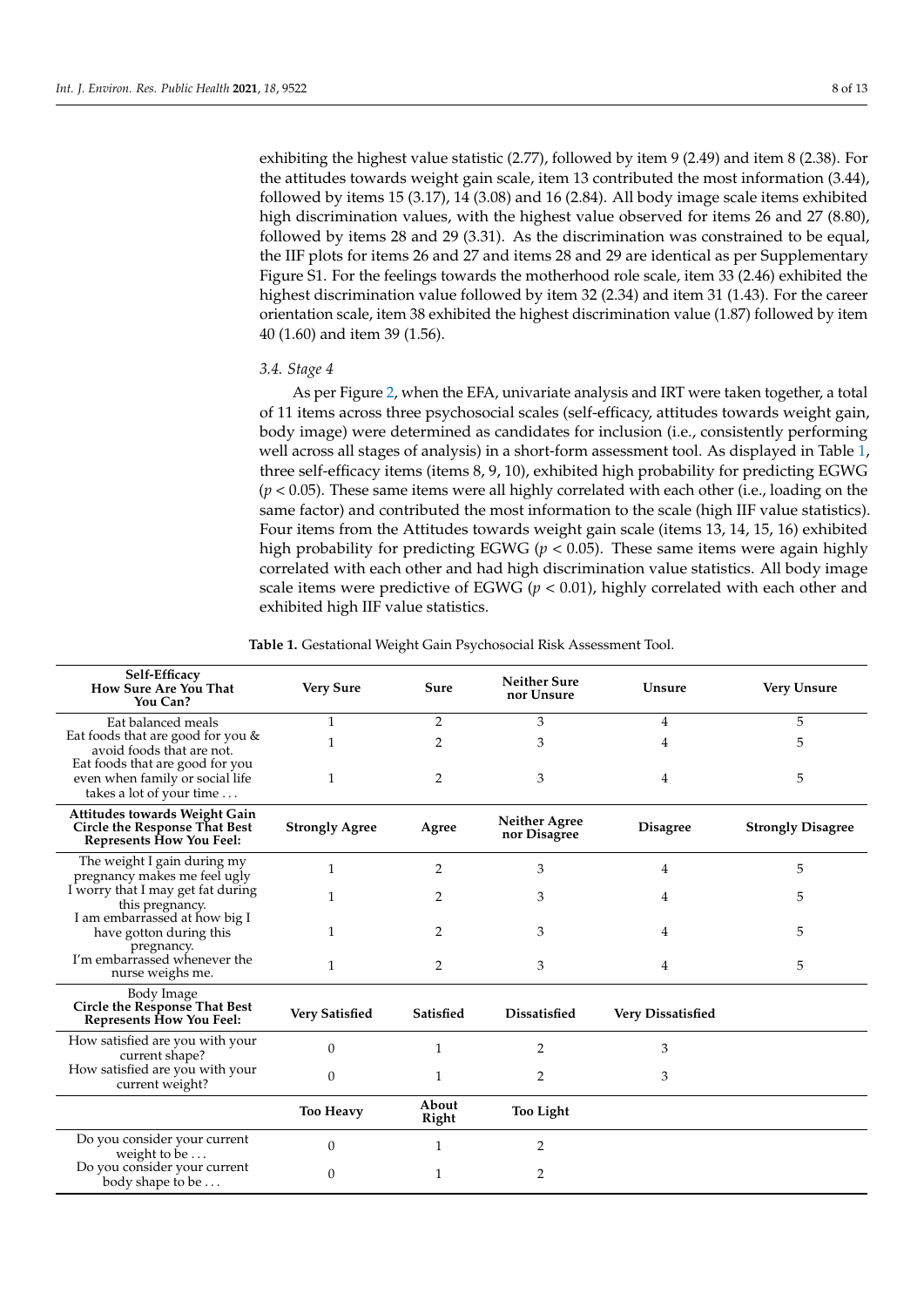The current study evaluated results of a scale reduction analysis of the WRB-Q originally developed by Kendall, Olson and Frongillo [\[27\]](#page-11-19) for use in pregnancy. Our analysis has furthered this body of work, identifying 11 questionnaire items performing consistently well across all analyses as candidates for combination into a short-form assessment tool to predict EGWG. Shortening the WRB-Q from 49 items across six psychosocial subscales to 11 items across three subscales with high predictive value for EGWG may increase the questionnaire's utility for both research and clinical practice application. This new analysis was conducted within a contemporary Australian pregnancy cohort [\[42\]](#page-12-7), using the IOM 2009 weight gain ranges, ensuring that only those psychosocial factors relevant to current public health guidance have been identified.

Of the 11 questionnaire items selected from the full WRB-Q, 8 items were specifically related to weight shame and/or body image dissatisfaction. The unadjusted univariate analysis results indicated that higher body image scores (indicating greater satisfaction with body image) were associated with a decreased odds of experiencing EGWG. The questions related to weight shame (items 13–16), indicating attitudes towards weight gain avoidance, were also associated with greater odds of EGWG. These results suggest that some women might benefit from tailored care approaches that seek to reduce weight shame and embarrassment and improve body image satisfaction during pregnancy. The remaining questionnaire items with high probability for predicting EGWG were derived from the self-efficacy scale (items 8–10). These items specifically addressed perceived confidence towards diet and food intake, with higher perceived self-efficacy scores towards eating food that is "good for you" and avoiding foods that are not good for you, associated with a lower odds of EGWG. These results indicate that some women may need and benefit from more support in eating a more balanced diet, particularly those with a busy family/work life, with further research needed to evaluate the outcomes of a psychosocial risk-based approach to diet required. These findings are of particular interest given that current weight management guidance in Australia aims to prevent EGWG with a physiological focus, through healthy eating and physical activity advice and weight monitoring [\[2\]](#page-10-1), without much emphasis on the cause of EGWG or the longer term and intergenerational effects of EGWG on maternal and infant health.

A recent review and discussion of maternal body image dissatisfaction in childbearing and early childhood reported that body image is an important but often overlooked psychosocial factor that mediates (barrier/enabler) weight gain in pregnancy [\[16\]](#page-11-11). A recent Australian cross-sectional study by Fealy et al. [\[21\]](#page-11-13) found body image to be predictive of EGWG. In this study, for every one unit increase in body image score, a 33% decreased odds of EGWG was observed [\[21\]](#page-11-13). The rapid physiological changes that occur for body shape, weight and size during pregnancy and an evident bi-directional relationship between body image and depression (i.e., body image dissatisfaction increases the risks of depression and depression increases the risks of body image dissatisfaction) indicate the need to broaden current psychosocial screening to include satisfaction with body image [\[16](#page-11-11)[,26](#page-11-18)[,48\]](#page-12-13). Moreover, Dryer et al. [\[26\]](#page-11-18) assert that given the rapid physiological changes to body shape, weight and size that occur during pregnancy, health professionals need to evaluate body image to increase their awareness and responsiveness to women's psychosocial needs, so as to not exacerbate or contribute to the development of pregnancy-specific anxiety, depression or disordered eating, particularly given that weight shame is still prevalent amongst health professionals [\[26](#page-11-18)[,49\]](#page-12-14).

Pregnant women have described their experiences of GWG with health care professionals as stressful, confusing and judgmental [\[50](#page-12-15)[,51\]](#page-12-16). This, coupled with a lack of clinical guidance, appropriately qualified health professionals and focus on diet, exercise, and weight gain, may contribute to negative health behaviours such as disordered eating, low self-esteem and social exclusion [\[13,](#page-11-5)[49\]](#page-12-14). A systematic review and qualitative synthesis by Vanstone et al. [\[50\]](#page-12-15) reported that when women received nutritional and physical activity advice from health care providers, the advice rarely considered their individual circumstances.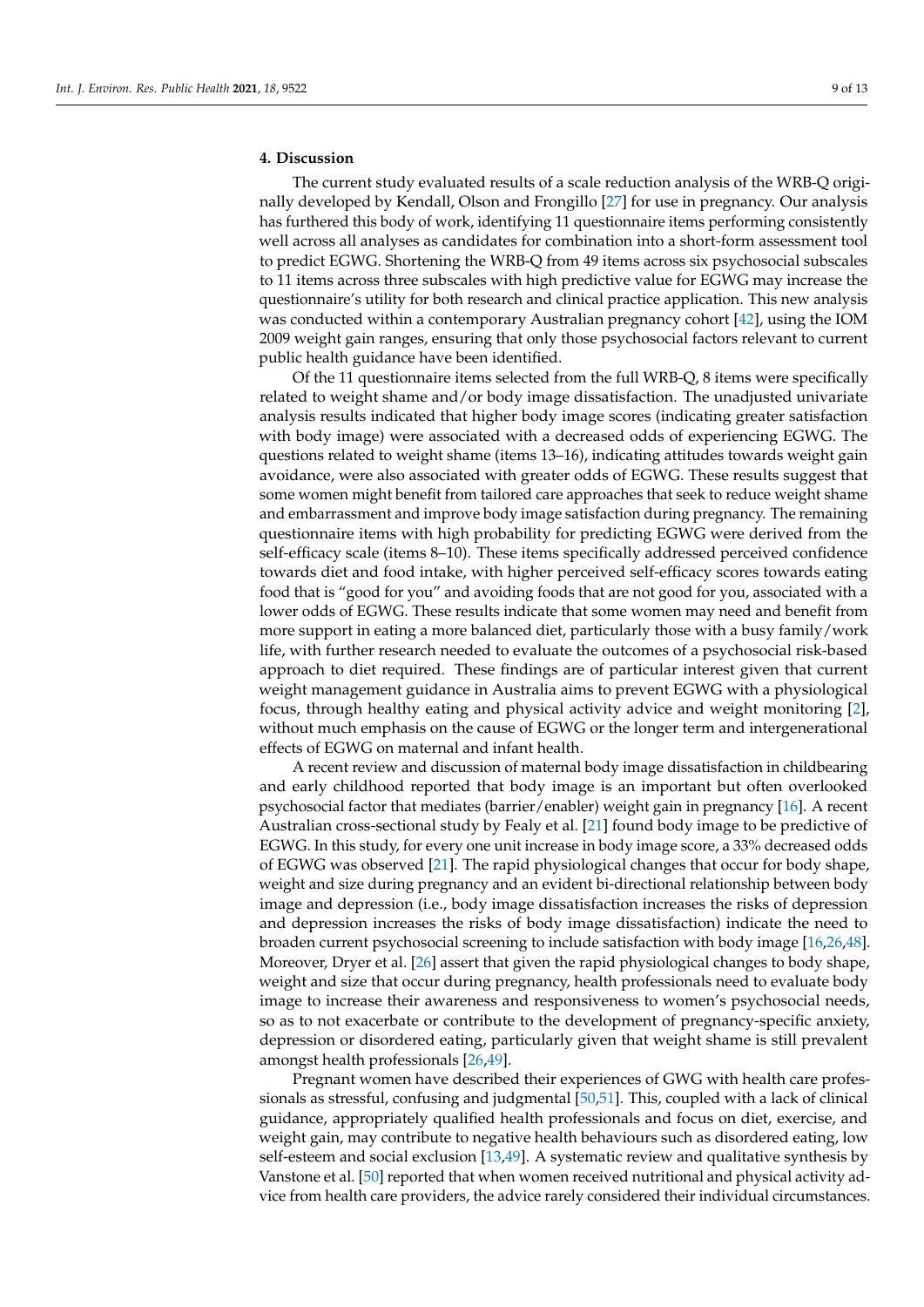Women consistently reported significant social and economic disadvantages as barriers to healthy eating/and physical activity, with authors arguing that it is unethical to directly target the physiological aspects of weight gain alone [\[50\]](#page-12-15). By evaluating the psychosocial factors from this short-form WRB-Q, such as body image and attitudes towards weight gain, early in pregnancy, researchers and health care professionals may better understand the motivation, readiness and capacity for health behaviour change [\[52\]](#page-12-17). Health promotion approaches, delivered by appropriately qualified health professionals who are considerate of a woman's psychosocial factors, that aim to reduce weight shame, improve body image satisfaction and improve eating habits, could increase adherence to gestational weight gain targets, improve health professional engagement and increase women's satisfaction with this aspect of maternity care.

Confirmatory factor analysis amongst a large independent pregnancy cohort is now needed to assess the construct validity and internal constancy of the short-form assessment tool. It is hoped that by reducing the WRB-Q into a short form, specifically for the detection of women at risk of EGWG, research in this area may increase and allow for the eventual pooling of results by meta-analysis techniques to confirm these relationships. The eventual translation of the assessment tool into real world maternity care practice could genuinely support women to achieve healthy weight gain during pregnancy.

#### *4.1. Strengths*

This paper proposes a short-form WRB-Q tool to assess psychosocial factors that may be useful in predicting EGWG. Further testing is now needed to confirm the performance (reliability and validly) of the short form within larger and more diverse cohorts of pregnant women. The short-form WRB-Q may go some way to reduce the burden of time for participants and researchers and may be more practical for use in both clinical research and practice settings than the original WRB-Q.

#### *4.2. Limitations*

Due to the small sample size, multi-dimensional IRT, which would also take into account the multi-factor structure within each subscale, was not performed. IRT generally requires large sample sizes ( $n = 100$  s to 1000 s) for adequate analysis. However, Edelen et al. [\[46\]](#page-12-11) argue that variables can be adequately tested within samples of between 200 and 500 subjects, and that questionnaire properties can be assessed with sample sizes as small as <100 subjects. Sahin et al. [\[53\]](#page-12-18), in a study investigating the effects of test length in terms of questionnaire items and sample size on IRT parameters, found that a sample of as low as  $n = 150$  participants could be used with tests of 10, 20, or 30 items to accurately estimate the tests statistic. The authors also cautioned that the use of small sample sizes of approximately  $n = 150$  may still be biased and that caution is needed with interpretation [\[53\]](#page-12-18). In the current analysis, the current subscale scores are based on a summation of items. A potential improvement on this method would be to use IRT to create continuous subscale scores, which are potentially more easily utilised in subsequent analysis. However, such analyses usually require upwards of 500 subjects to ensure accurate parameter estimates [\[46\]](#page-12-11) and so was not possible in the current study. Given these limitations, we have attempted to reduce the potential bias due to the smaller sample by using three sets of results (EFA, logistic regressions, and IRT).

No universal or subscale summary scores predicting risk of EGWG were calculated for the newly developed 11 item short form. This was considered outside the scope of the current analysis and, as such, is a limitation of the study. The data informing this analysis were based on the WRB-Q administered at one time point during mid-pregnancy and, as such, we are unable to determine the scales' performance or predictive value earlier or later in pregnancy. Pre-pregnancy BMI was calculated by using a combination of self-reported weight and objective (clinician measured) height reference values. We acknowledge that the use of self-reported weight is a potential limitation of the current study. Additionally, the study was conducted amongst one small Australian cohort from one hospital and,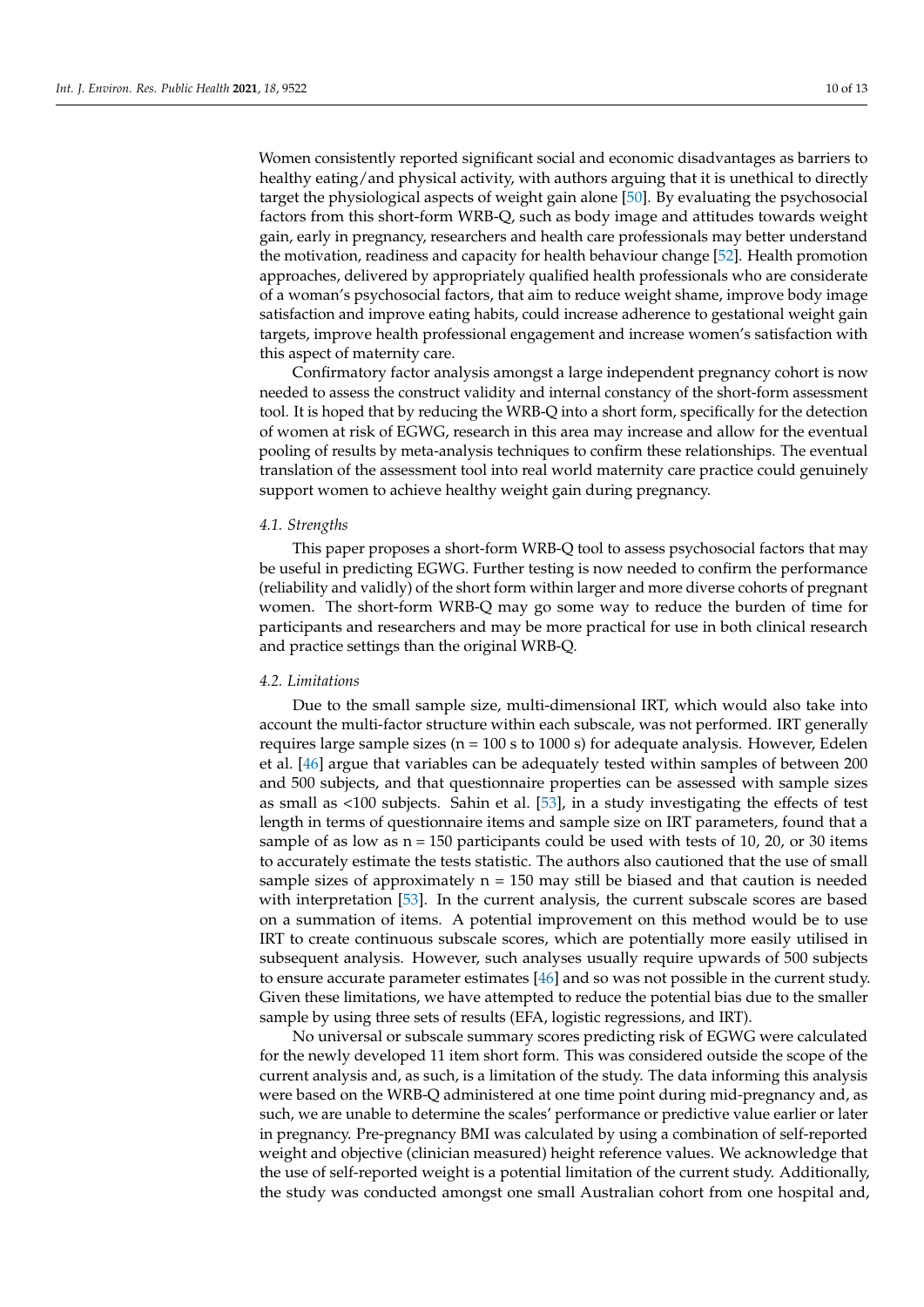as such, the results may not be generalizable to other more culturally diverse cohorts of Australian women. Australian women may not hold the same attitudes to weight gain as other nationalities and, hence, this requires further testing amongst nationally and internationally representative cohorts of pregnant women.

## **5. Conclusions**

These analyses have produced a short-form psychosocial assessment tool for the screening and detection of women at risk of experiencing EGWG. Collectively assessing these psychosocial factors using the newly developed assessment tool may go some way to assist with the design and development of tailored health promotion interventions that support women psychologically and physiologically to optimise their pregnancy weight gain. Further testing of the short-form questionnaire by confirmatory factor analysis is now needed to progress research in this area.

**Supplementary Materials:** The following are available online at [https://www.mdpi.com/article/10](https://www.mdpi.com/article/10.3390/ijerph18189522/s1) [.3390/ijerph18189522/s1,](https://www.mdpi.com/article/10.3390/ijerph18189522/s1) Figure S1: Graphical Item Information function results.

**Author Contributions:** I can confirm all listed authors made significant contributions to the manuscript. These are itemised as follows: S.F.—conceptualisation, original draft preparation, writing and reviewing; J.A.—Statistical analysis, reviewing and editing; L.L. and C.O.—statistical methodology and analysis, M.H.—reviewing, editing and supervision; M.F.—reviewing, editing and supervision; C.E.C.—investigation, reviewing, editing and supervision; R.S.—investigation, reviewing, editing and supervision; and A.J.H.—conceptualisation, investigation, original draft preparation, writing, reviewing, editing and supervision. All authors have read and agreed to the published version of the manuscript.

**Funding:** This research received no external funding.

**Institutional Review Board Statement:** The study was conducted according to the guidelines of the Declaration of Helsinki and approved by the Hunter New England Health Human Research Ethics Committee (approval number 06/05/24/5.06).

**Informed Consent Statement:** Informed consent was obtained from all subjects involved in the study.

**Acknowledgments:** We thank all WATCH Study participants who generously provided their time, personal information, and blood samples. We thank Trish Engel and Therese Finnegan (Midwives) for their involvement in the recruitment process.

**Conflicts of Interest:** The authors declare no conflict of interest.

#### **References**

- <span id="page-10-0"></span>1. Thousanddays.org. 1000 Days. Available online: <https://thousanddays.org/> (accessed on 7 September 2020).
- <span id="page-10-1"></span>2. National Health and Medical Research Council. *Australian Government Department of Health Clinical Practice Guidelines: Pregnancy Care*; Australian Government Department of Health: Canberra, Australia, 2018.
- <span id="page-10-2"></span>3. Institute of Medicine (US); National Research Council (US) Committee to Re-examine IOM Pregnancy Weight Guidelines. *Weight Gain During Pregnancy: Re-examining the Guidelines*; National Academies Press: Washington, DC, USA, 2009.
- <span id="page-10-3"></span>4. Slater, K.; Rollo, M.E.; Szewczyk, Z.; Ashton, L.; Schumacher, T.; Collins, C. Do the Dietary Intakes of Pregnant Women Attending Public Hospital Antenatal Clinics Align with Australian Guide to Healthy Eating Recommendations? *Nutrients* **2020**, *12*, 2438. [\[CrossRef\]](http://doi.org/10.3390/nu12082438)
- <span id="page-10-4"></span>5. Goldstein, R.F.; Abell, S.K.; Ranasinha, S.; Misso, M.; Boyle, J.A.; Black, M.H.; Li, N.; Hu, G.; Corrado, F.; Rode, L. Association of Gestational Weight Gain With Maternal and Infant Outcomes: A Systematic Review and Meta-analysis. *JAMA* **2017**, *317*, 2207–2225. [\[CrossRef\]](http://doi.org/10.1001/jama.2017.3635) [\[PubMed\]](http://www.ncbi.nlm.nih.gov/pubmed/28586887)
- <span id="page-10-5"></span>6. Hutcheon, J.A.; Stephansson, O.; Cnattingius, S.; Bodnar, L.M.; Wikström, A.-K.; Johansson, K. Pregnancy weight gain before diagnosis and risk of preeclampsia: A population-based cohort study in nulliparous women. *Hypertension* **2018**, *72*, 433–441. [\[CrossRef\]](http://doi.org/10.1161/HYPERTENSIONAHA.118.10999) [\[PubMed\]](http://www.ncbi.nlm.nih.gov/pubmed/29915016)
- <span id="page-10-6"></span>7. Santos, S.; Voerman, E.; Amiano, P.; Barros, H.; Beilin, L.J.; Bergström, A.; Charles, M.A.; Chatzi, L.; Chevrier, C.; Chrousos, G.P. Impact of maternal body mass index and gestational weight gain on pregnancy complications: An individual participant data meta-analysis of European, North American and Australian cohorts. *BJOG Int. J. Obstet. Gynaecol.* **2019**, *126*, 984–995. [\[CrossRef\]](http://doi.org/10.1111/1471-0528.15661) [\[PubMed\]](http://www.ncbi.nlm.nih.gov/pubmed/30786138)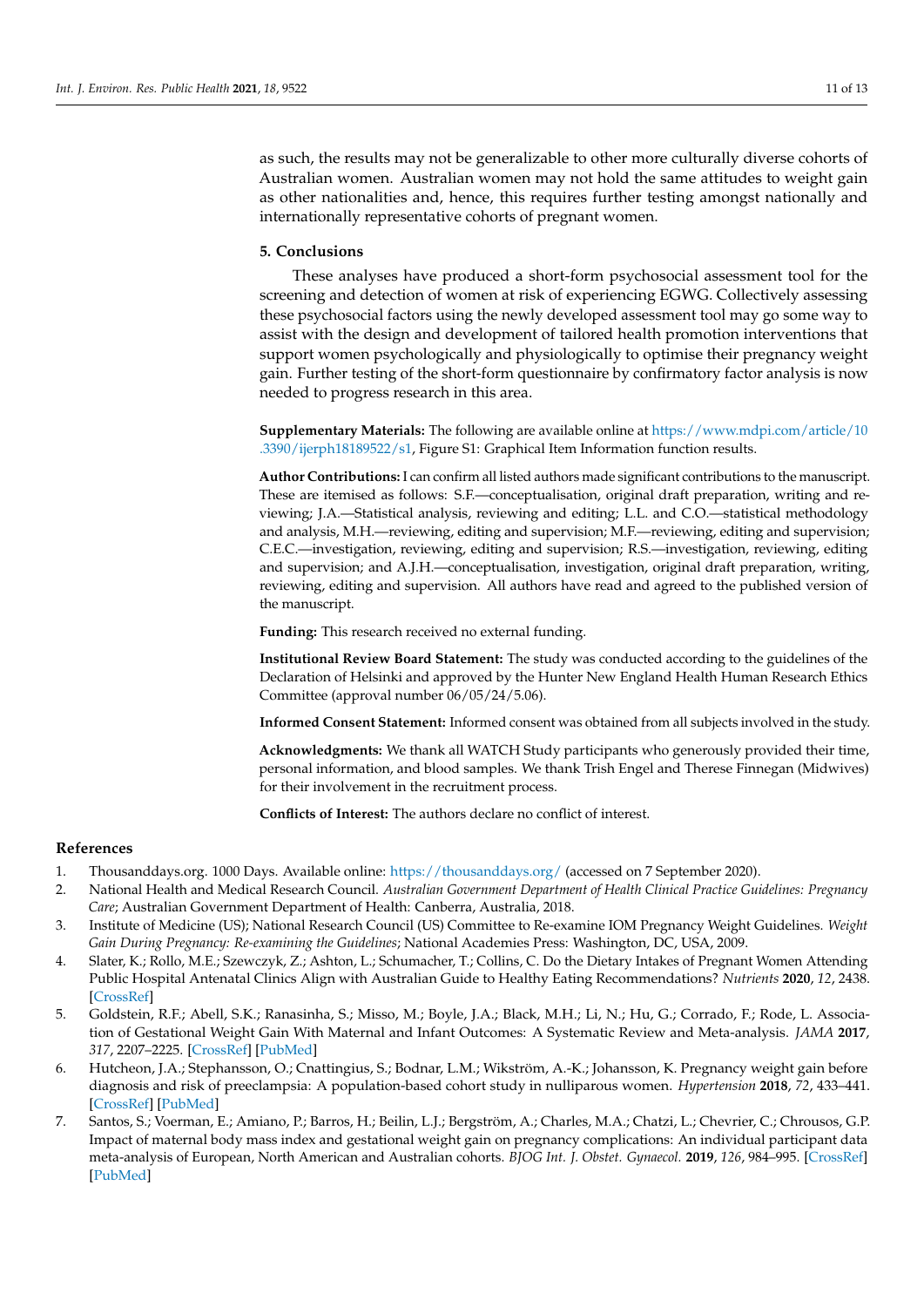- <span id="page-11-0"></span>8. Hedderson, M.M.; Gunderson, E.P.; Ferrara, A. Gestational weight gain and risk of gestational diabetes mellitus. *Obstet. Gynecol.* **2010**, *115*, 597. [\[CrossRef\]](http://doi.org/10.1097/AOG.0b013e3181cfce4f) [\[PubMed\]](http://www.ncbi.nlm.nih.gov/pubmed/20177292)
- <span id="page-11-1"></span>9. Barrera, C.; Valenzuela, R.; Chamorro, R.; Bascuñán, K.; Sandoval, J.; Sabag, N.; Valenzuela, F.; Valencia, M.-P.; Puigrredon, C.; Valenzuela, A. The impact of maternal diet during pregnancy and lactation on the fatty acid composition of erythrocytes and breast milk of Chilean women. *Nutrients* **2018**, *10*, 839. [\[CrossRef\]](http://doi.org/10.3390/nu10070839) [\[PubMed\]](http://www.ncbi.nlm.nih.gov/pubmed/29958393)
- <span id="page-11-2"></span>10. Safi-Stibler, S.; Gabory, A. Epigenetics and the Developmental Origins of Health and Disease: Parental environment signalling to the epigenome, critical time windows and sculpting the adult phenotype. *Semin. Cell Dev. Biol.* **2020**, *97*, 172–180. [\[CrossRef\]](http://doi.org/10.1016/j.semcdb.2019.09.008)
- <span id="page-11-3"></span>11. Barker, D.J.P. The developmental origins of adult disease. *J. Am. Coll. Nutr.* **2004**, *23*, 588S–595S. [\[CrossRef\]](http://doi.org/10.1080/07315724.2004.10719428)
- <span id="page-11-4"></span>12. Nyirenda, M.J.; Byass, P. Pregnancy, programming, and predisposition. *Lancet Glob. Health* **2019**, *7*, e404–e405. [\[CrossRef\]](http://doi.org/10.1016/S2214-109X(19)30051-8)
- <span id="page-11-5"></span>13. Farpour-Lambert, N.J.; Ells, L.J.; Martinez de Tejada, B.; Scott, C. Obesity and weight gain in pregnancy and postpartum: An evidence review of lifestyle interventions to inform maternal and child health policies. *Front. Endocrinol.* **2018**, *9*, 546. [\[CrossRef\]](http://doi.org/10.3389/fendo.2018.00546)
- <span id="page-11-6"></span>14. Fealy, S.; Davis, D.; Foureur, M.; Attia, J.; Hazelton, M.; Hure, A. The return of weighing in pregnancy: A discussion of evidence and practice. *Women Birth* **2020**, *33*, 119–124. [\[CrossRef\]](http://doi.org/10.1016/j.wombi.2019.05.014)
- <span id="page-11-7"></span>15. Dolatian, M.; Sharifi, N.; Mahmoodi, Z.; Fathnezhad-kazemi, A.; Bahrami-vazir, E.; Rashidian, T. Weight gain during pregnancy and its associated factors: A Path analysis. *Nurs. Open* **2020**, *7*, 1568–1577. [\[CrossRef\]](http://doi.org/10.1002/nop2.539) [\[PubMed\]](http://www.ncbi.nlm.nih.gov/pubmed/32802378)
- <span id="page-11-11"></span>16. Bergmeier, H.; Hill, B.; Haycraft, E.; Blewitt, C.; Lim, S.; Meyer, C.; Skouteris, H. Maternal body dissatisfaction in pregnancy, postpartum and early parenting: An overlooked factor implicated in maternal and childhood obesity risk. *Appetite* **2020**, *147*, 104525. [\[CrossRef\]](http://doi.org/10.1016/j.appet.2019.104525) [\[PubMed\]](http://www.ncbi.nlm.nih.gov/pubmed/31756411)
- <span id="page-11-8"></span>17. Hill, B.; Skouteris, H.; Fuller-Tyszkiewicz, M.; Kothe, E.J.; McPhie, S. A path model of psychosocial and health behaviour change predictors of excessive gestational weight gain. *J. Reprod. Infant Psychol.* **2016**, *34*, 139–161. [\[CrossRef\]](http://doi.org/10.1080/02646838.2015.1118021)
- <span id="page-11-9"></span>18. Hartley, E.; McPhie, S.; Skouteris, H.; Fuller-Tyszkiewicz, M.; Hill, B. Psychosocial risk factors for excessive gestational weight gain: A systematic review. *Women Birth* **2015**, *28*, e99–e109. [\[CrossRef\]](http://doi.org/10.1016/j.wombi.2015.04.004)
- <span id="page-11-10"></span>19. Kapadia, M.Z.; Gaston, A.; Van Blyderveen, S.; Schmidt, L.; Beyene, J.; McDonald, H.; McDonald, S.D. Psychological antecedents of excess gestational weight gain: A systematic review. *BMC Pregnancy Childbirth* **2015**, *15*, 107. [\[CrossRef\]](http://doi.org/10.1186/s12884-015-0535-y) [\[PubMed\]](http://www.ncbi.nlm.nih.gov/pubmed/25933604)
- <span id="page-11-12"></span>20. De Jersey, S.J.; Mallan, K.M.; Callaway, L.K.; Daniels, L.A.; Nicholson, J.M. Prospective relationships between health cognitions and excess gestational weight gain in a cohort of healthy and overweight pregnant women. *J. Acad. Nutr. Diet.* **2017**, *117*, 1198–1209. [\[CrossRef\]](http://doi.org/10.1016/j.jand.2016.12.011) [\[PubMed\]](http://www.ncbi.nlm.nih.gov/pubmed/28189424)
- <span id="page-11-13"></span>21. Fealy, S.; Attia, J.; Leigh, L.; Oldmeadow, C.; Hazelton, M.; Foureur, M.; Collins, C.; Smith, R.; Hure, A. Demographic and social-cognitive factors associated with gestational weight gain in an Australian pregnancy cohort. *Eat. Behav.* **2020**, 101430. [\[CrossRef\]](http://doi.org/10.1016/j.eatbeh.2020.101430)
- <span id="page-11-14"></span>22. Fuller-Tyszkiewicz, M.; Skouteris, H.; Watson, B.E.; Hill, B. Body dissatisfaction during pregnancy: A systematic review of cross-sectional and prospective correlates. *J. Health Psychol.* **2013**, *18*, 1411–1421. [\[CrossRef\]](http://doi.org/10.1177/1359105312462437)
- <span id="page-11-15"></span>23. Cox, J.; Holden, J.; Sagovsky, R. Edinburgh postnatal depression scale (EPDS). *Br J Psychiatry* **1987**, *150*, 782–786. [\[CrossRef\]](http://doi.org/10.1192/bjp.150.6.782)
- <span id="page-11-16"></span>24. Muktabhant, B.; Lawrie, T.A.; Lumbiganon, P.; Laopaiboon, M. Diet or exercise, or both, for preventing excessive weight gain in pregnancy. *Cochrane Database Syst. Rev.* **2015**, *6*, CD007145. [\[CrossRef\]](http://doi.org/10.1002/14651858.CD007145.pub3)
- <span id="page-11-17"></span>25. Vincze, L.; Rollo, M.; Hutchesson, M.; Hauck, Y.; MacDonald-Wicks, L.; Wood, L.; Callister, R.; Collins, C. Interventions including a nutrition component aimed at managing gestational weight gain or postpartum weight retention: A systematic review and meta-analysis. *JBI Database Syst. Rev. Implement. Rep.* **2019**, *17*, 297–364. [\[CrossRef\]](http://doi.org/10.11124/JBISRIR-2017-003593) [\[PubMed\]](http://www.ncbi.nlm.nih.gov/pubmed/30870329)
- <span id="page-11-18"></span>26. Dryer, R.; von der Schulenburg, I.G.; Brunton, R. Body dissatisfaction and Fat Talk during pregnancy: Predictors of distress. *J. Affect. Disord.* **2020**, *267*, 289–296. [\[CrossRef\]](http://doi.org/10.1016/j.jad.2020.02.031) [\[PubMed\]](http://www.ncbi.nlm.nih.gov/pubmed/32217229)
- <span id="page-11-19"></span>27. Kendall, A.; Olson, C.M.; Frongillo, E.A., Jr. Evaluation of psychosocial measures for understanding weight-related behaviors in pregnant women. *Ann. Behav. Med. A Publ. Soc. Behav. Med.* **2001**, *23*, 50–58. [\[CrossRef\]](http://doi.org/10.1207/S15324796ABM2301_8) [\[PubMed\]](http://www.ncbi.nlm.nih.gov/pubmed/11302356)
- <span id="page-11-20"></span>28. Saltzer, E.B. The weight locus of control (WLOC) scale: A specific measure for obesity research. *J. Personal. Assess.* **1982**, *46*, 620–628. [\[CrossRef\]](http://doi.org/10.1207/s15327752jpa4606_11) [\[PubMed\]](http://www.ncbi.nlm.nih.gov/pubmed/7161695)
- 29. Palmer, J.L.; Jennings, G.E.; Massey, L. Development of an assessment form: Attitude toward weight gain during pregnancy. *J. Am. Diet. Assoc.* **1985**, *85*, 946–949.
- <span id="page-11-21"></span>30. Hofstetter, C.R.; Sallis, J.F.; Hovell, M.F. Some health dimensions of self-efficacy: Analysis of theoretical specificity. *Soc. Sci. Med.* **1990**, *31*, 1051–1056. [\[CrossRef\]](http://doi.org/10.1016/0277-9536(90)90118-C)
- <span id="page-11-22"></span>31. Devine, C.M.; Olson, C.M.; Sobal, J.; Acharya, M. Becoming a mother: Perceptions about changes in weight and shape. In Proceedings of the Society for Nutrition Education Annual Meeting, Portland, OR, USA, 18–22 July 1994.
- <span id="page-11-23"></span>32. Devine, C.M.; Bove, C.F.; Olson, C.M. Continuity and change in women's weight orientations and lifestyle practices through pregnancy and the postpartum period: The influence of life course trajectories and transitional events. *Soc. Sci. Med.* **2000**, *50*, 567–582. [\[CrossRef\]](http://doi.org/10.1016/S0277-9536(99)00314-7)
- <span id="page-11-24"></span>33. Hackley, B.; Kennedy, H.P.; Berry, D.C.; Melkus, G.D.E. A Mixed-Methods Study on Factors Influencing Prenatal Weight Gain in Ethnic-Minority Women. *J. Midwifery Women's Health* **2014**, *59*, 388–398. [\[CrossRef\]](http://doi.org/10.1111/jmwh.12170)
- <span id="page-11-25"></span>34. McDonald, S.D.; Park, C.K.; Timm, V.; Schmidt, L.; Neupane, B.; Beyene, J. What Psychological, Physical, Lifestyle, And Knowledge Factors Are Associated With Excess or Inadequate Weight Gain During Pregnancy? A Cross-Sectional Survey. *J. Obstet. Gynaecol. Can.* **2013**, *35*, 1071–1082. [\[CrossRef\]](http://doi.org/10.1016/S1701-2163(15)30757-X)